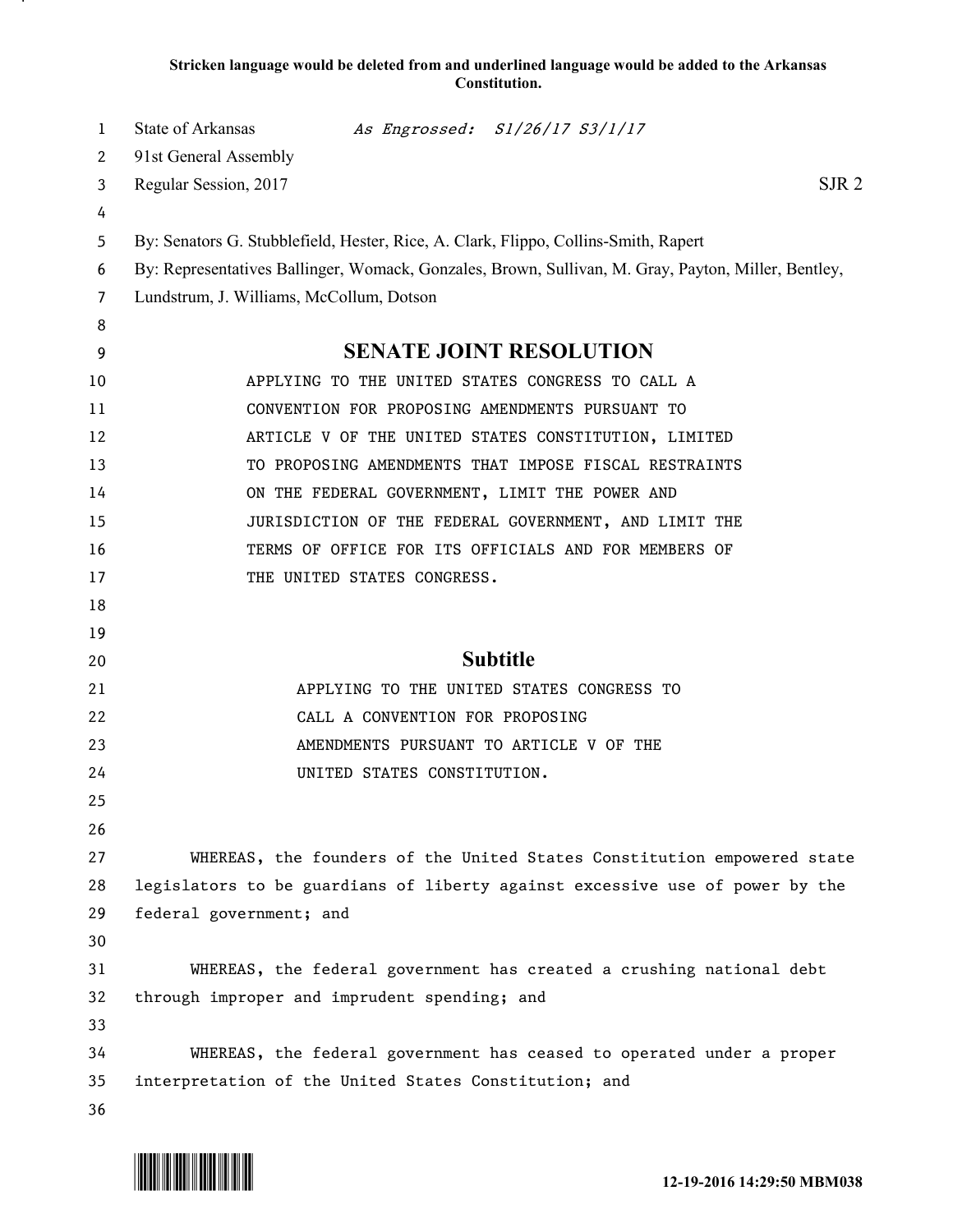WHEREAS, the federal government has invaded the legitimate roles of the states through the manipulative process of federal mandates, most of which are unfunded to a great extent; and WHEREAS, it is the solemn duty of the states to protect the liberty of our people, particularly for the generations to come, by proposing amendments to the United States Constitution through a convention of the states under Article V of the United States Constitution for the purpose of restraining these and related abuses of power, 11 NOW THEREFORE, BE IT RESOLVED BY THE SENATE OF THE NINETY-FIRST GENERAL ASSEMBLY OF THE STATE OF ARKANSAS AND BY THE HOUSE OF REPRESENTATIVES, A MAJORITY OF ALL MEMBERS ELECTED TO EACH HOUSE AGREEING THERETO: THAT the General Assembly hereby applies to the United States Congress, under the provisions of Article V of the United States Constitution, for the calling of a convention of the states limited to proposing amendments to the United States Constitution that impose fiscal restraints on the federal government, limit the power and jurisdiction of the federal government, and limit the terms of office for its officials and for members of the United States Congress. BE IT FURTHER RESOLVED THAT the Secretary of the Senate is hereby directed to transmit copies of this application to the President of the United States Senate, the Secretary of the United States Senate, the Speaker of the United States House of Representatives, the Clerk of the United States House of Representatives, the members of the Arkansas congressional delegation, and the presiding officers of each house of the legislatures in the several states, requesting their cooperation. BE IT FURTHER RESOLVED THAT this application constitutes a continuing application in accordance with Article V of the United States Constitution

- until the legislatures of at least two-thirds (2/3) of the several states have made applications on the same subject.
- 

12-19-2016 14:29:50 MBM038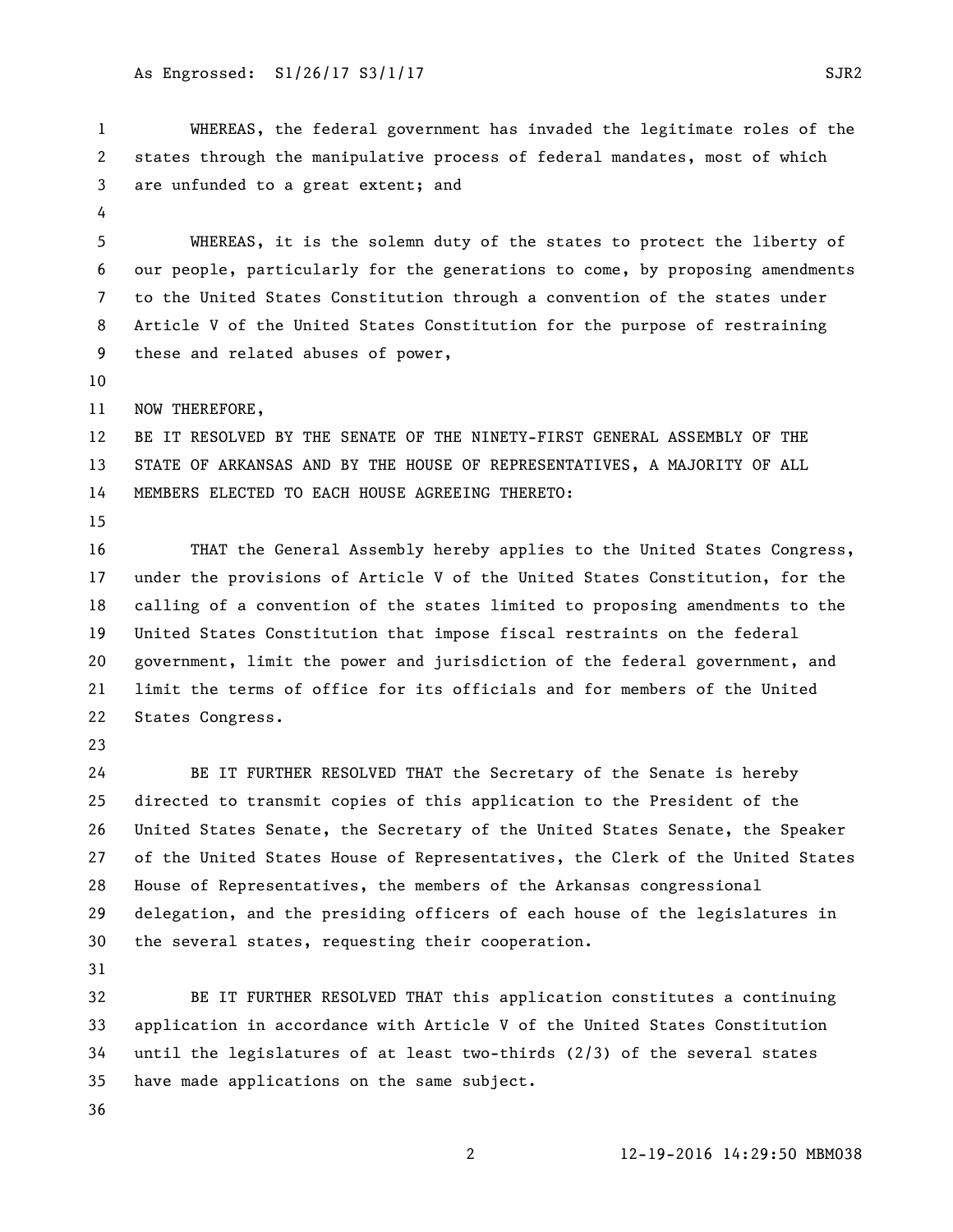BE IT FURTHER RESOLVED THAT the General Assembly adopts this application expressly subject to the following reservations, understandings, and declarations:

 (1) An application to the United States Congress to call an amendment convention of the states pursuant to Article V of the United States Constitution confers no power to the United States Congress other than the power to call such a convention. The power of the United States Congress to exercise this ministerial duty consists solely of the authority to name a reasonable time and place for the initial meeting of a convention;

 (2) The United States Congress shall perform its ministerial duty of calling an amendment convention of the states only upon the receipt of applications for an amendment convention for the substantially same purpose as this application from two-thirds (2/3) of the legislatures of the several states;

 (3) The United States Congress does not have the power or authority to determine any rules for the governing of a convention for proposing amendments called pursuant to Article V of the United States Constitution. The United States Congress does not have the power to set the number of delegates to be sent by any state to such a convention, nor does it have the power to name delegates to such a convention. The power to name delegates remains exclusively within the authority of the legislatures of the several states;

 (4) By definition, an amendment convention of the states means that states shall vote on the basis of one (1) state, one (1) vote;

 (5) A convention for proposing amendments convened pursuant to this application shall be limited to consideration of the topics specified herein and no other. This application is made with the express understanding that an amendment that in any way seeks to amend, modify, or repeal any provision of the Bill of Rights of the United States Constitution shall not be authorized for consideration at any stage. This application shall be void ab initio if ever used at any stage to consider any change to any provision of the Bill of Rights of the United States Constitution;

 (6) Pursuant to Article V of the United States Constitution, the United States Congress may determine whether proposed amendments shall be ratified by the legislatures of the several states or by special state ratification conventions. The General Assembly recommends that the United